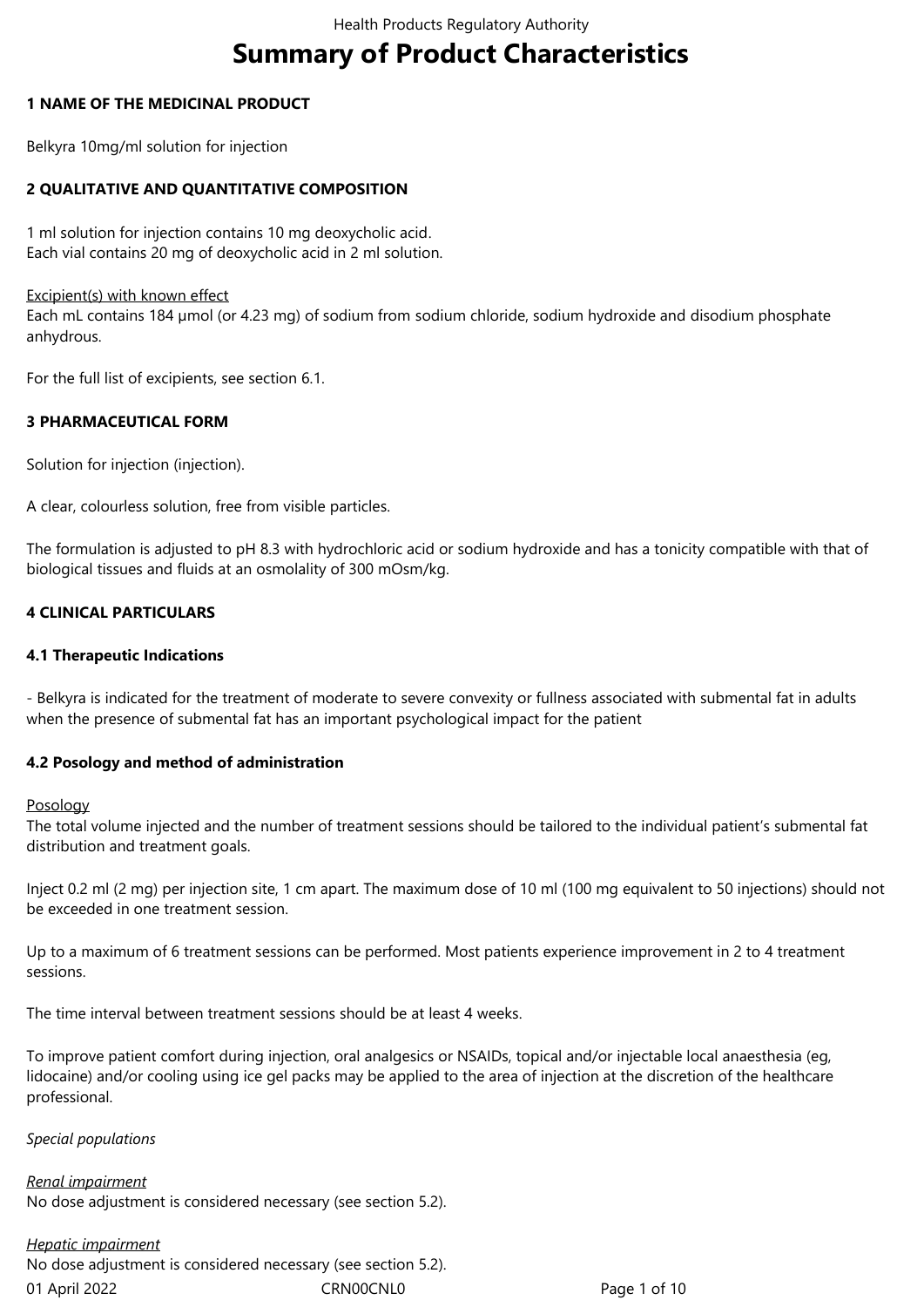#### *Elderly (aged 65 years and above)*

No dose adjustment is considered necessary. Caution should be exercised in elderly patients (see section 4.4).

#### *Paediatric population*

There is no relevant use of Belkyra in children or adolescents.

#### Method of administration

The product is indicated for subcutaneous administration only.

Belkyra should only be administered by physicians with appropriate qualifications, expertise in the treatment and knowledge of the submental anatomy. Where national guidance permits, Belkyra may be administered by appropriately qualified healthcare professionals, under the supervision of a physician. Safe and effective use of Belkyra depends on appropriate patient selection, which includes knowledge of patient history of prior interventions and their potential to alter the superficial cervical anatomy. Careful consideration should be given to the use of Belkyra in patients with excessive skin laxity, prominent platysmal bands or other conditions for which reduction of submental fat may result in an undesirable outcome.

Belkyra must be used only for one session of injection(s) per patient and the excess of unused product must be properly disposed of.

Belkyra is supplied in ready-to-use, single-use vials. Gently invert the vial several times prior to use. Do not dilute.

Insert the needle perpendicular to the skin for injections with Belkyra.

Needle placement with respect to the mandible is very important as it reduces the potential for injury to the marginal mandibular nerve, a motor branch of the facial nerve. Injury to the nerve presents as an asymmetrical smile due to paresis of lip depressor muscles.

To avoid injury to the marginal mandibular nerve:

• Do not inject above the inferior border of the mandible.

• Do not inject within a region defined by a 1-1.5 cm line below the inferior border (from the angle of the mandible to the mentum).

• Inject Belkyra only within the target submental fat treatment area (see Figures 1 and 3).

## **Figure 1. Avoid the Marginal Mandibular Nerve Area**



Avoid injection into the platysma. Prior to each treatment session, palpate the submental area to ensure sufficient submental fat and to identify subcutaneous fat between the dermis and platysma (pre-platysmal fat) within the target treatment area (Figure 2).

## **Figure 2. Sagittal View of Platysma Area**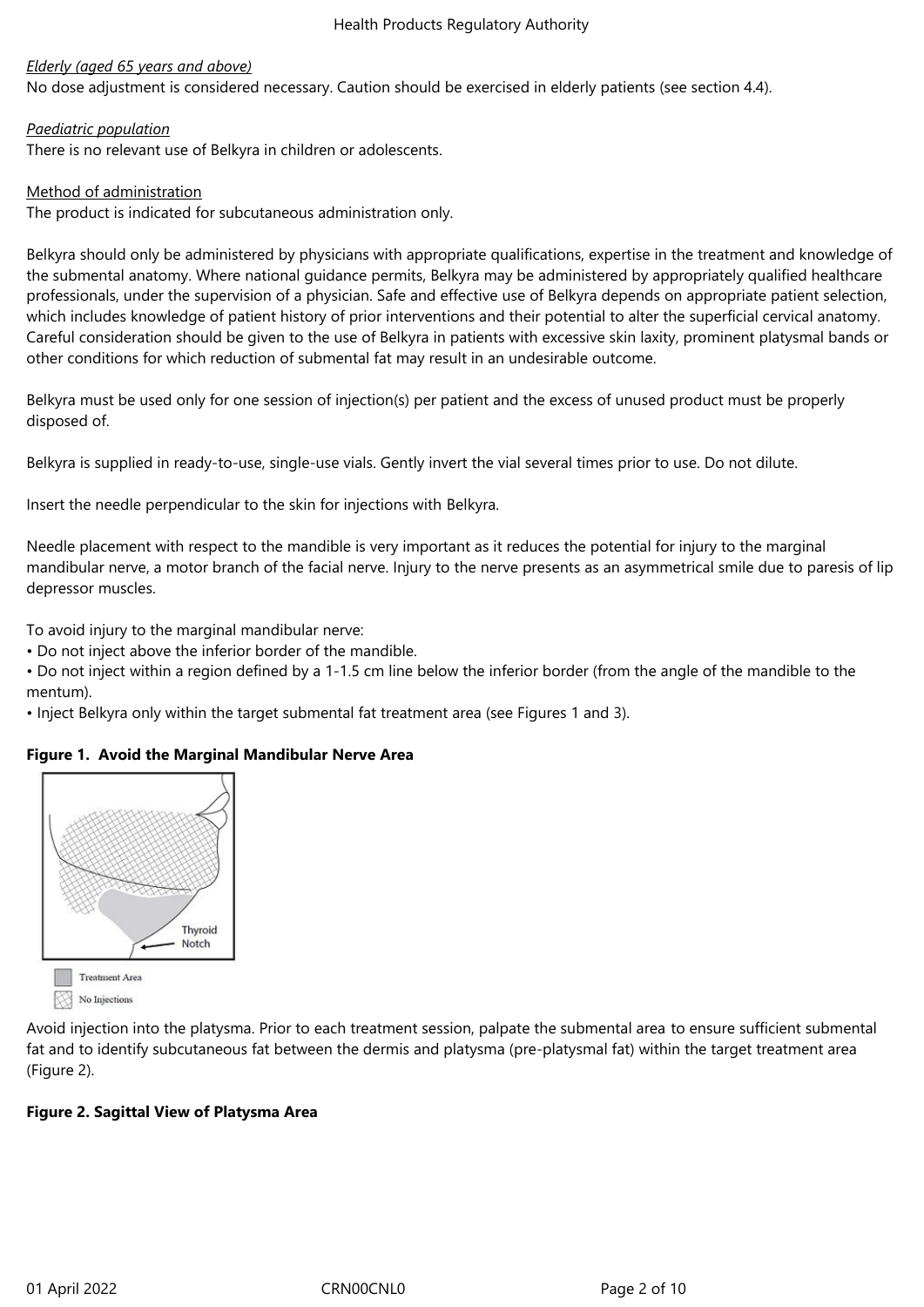Outline the planned treatment area with a surgical pen and apply a 1 cm<sup>2</sup> injection grid to mark the injection sites (Figures 2 and 3).

# **Figure 3. Treatment Area and Injection Pattern**



Do not inject Belkyra outside the defined parameters.

The solution for injection should be inspected visually prior to use. Only clear, colourless solutions free of visible particles should be used.

## **4.3 Contraindications**

- Hypersensitivity to deoxycholic acid or to any of the excipients listed in section 6.1.
- Presence of infection at the proposed injection sites.

# **4.4 Special warnings and precautions for use**

To be administered only by subcutaneous route.

## *Injections in or near vulnerable areas*

Do not inject within 1 to 1.5 cm of vulnerable anatomic structures.

Belkyra should not be injected into or in close proximity to the marginal mandibular branch of the facial nerve to avoid the potential for motor neuropraxia, which manifests as an asymmetric smile or facial muscle weakness. In the clinical trials, nerve injury was temporary and all cases resolved.

Care should be taken to avoid inadvertent intradermal or intramuscular injection. Belkyra should be injected mid-way into the preplatysmal subcutaneous fat tissue in the submental area. Inappropriate injection techniques such as superficial injections, injections into blood vessels and injections without the skin marking grid, may result in skin ulceration and necrosis as well as scarring (see section 4.8). During injection the needle should not be withdrawn from the subcutaneous fat, as this could increase the risk of intradermal exposure and potential skin ulceration and necrosis. Belkyra should never be re-administered if injection site ulceration or injection site necrosis occurs.

Care should be taken to avoid inadvertent injection directly into an artery or a vein as it can result in vascular injury.

Avoid injection into salivary glands, the thyroid gland, lymph nodes and muscles.

01 April 2022 CRN00CNL0 CRNOOCNL0 Page 3 of 10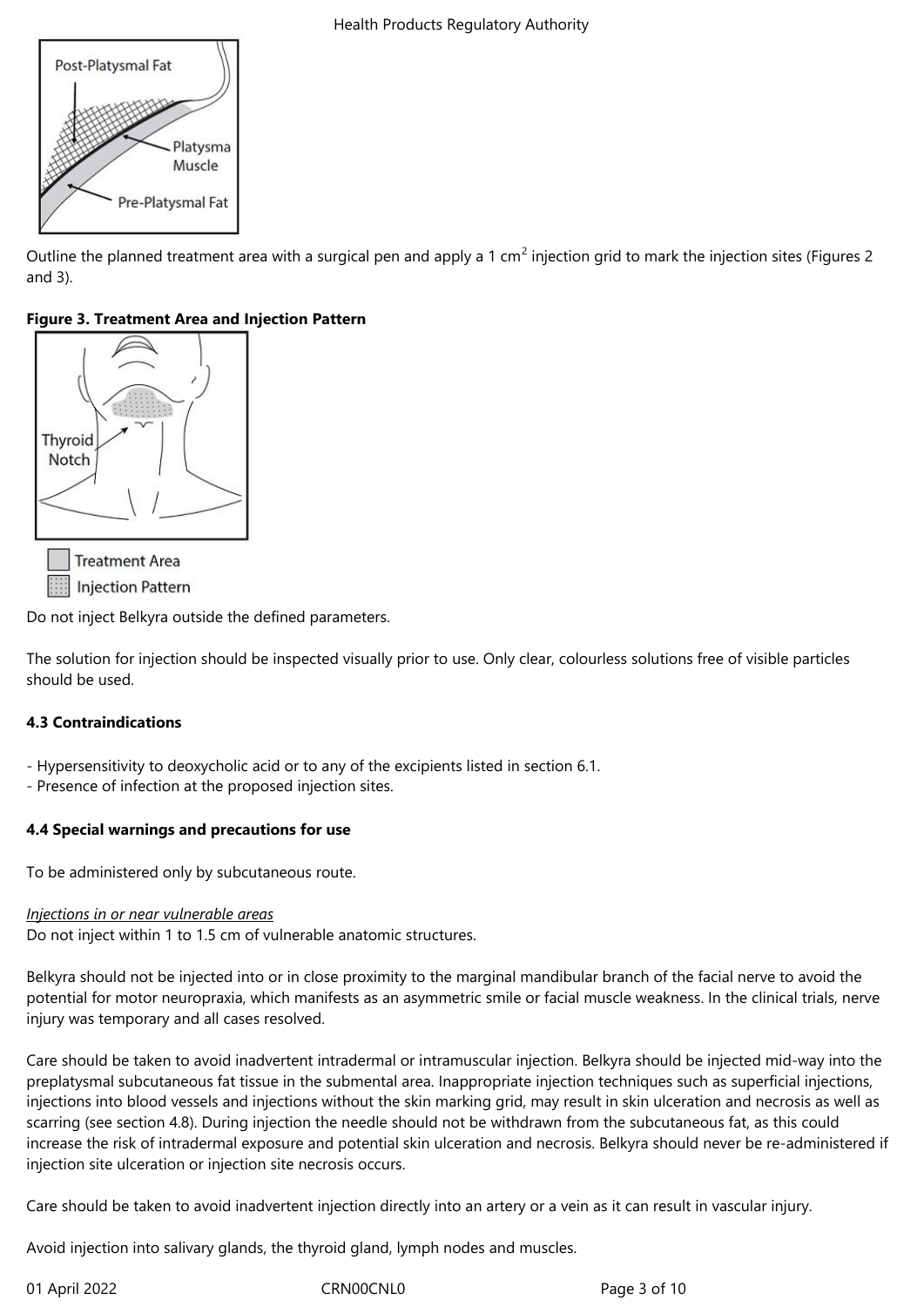#### Health Products Regulatory Authority

The safe and effective use for Belkyra outside the SMF area or at higher than recommended doses has not been established.Belkyra should not be used in patients that are obese (BMI ≥ 30) or in patients who have body dysmorphic disorder.

#### *Pre-existing Conditions/Treatments at or Near the Treatment Area*

Patients should be screened for other potential causes of submental convexity/fullness (e.g., thyromegaly and cervical lymphadenopathy) prior to use of Belkyra.

Caution should be used when Belkyra is administered in the presence of inflammation or induration at the proposed injection site(s) or in patients with symptoms of dysphagia.

Caution should be used when Belkyra is administered in patients who have had prior surgical or aesthetic treatment of the submental area. Changes in anatomy/landmarks or the presence of scar tissue may impact the ability to safely administer Belkyra or to obtain the desired result.

#### *Elderly*

The clinical studies of Belkyra did not include sufficient numbers of patients aged 65 and over to determine whether they respond differently than younger patients; therefore, caution should be exercised with these patients.

#### *Controlled sodium diet*

This medicinal product contains 184 µmol (or 4.23 mg) sodium per mL. To be taken into consideration by patients on a controlled sodium diet.

#### **4.5 Interaction with other medicinal products and other forms of interactions**

No clinical drug interaction studies have been conducted with Belkyra.

#### **4.6 Fertility, pregnancy and lactation**

#### **Pregnancy**

Reproduction studies have been performed in rats and rabbits at exposures up to 1.8 times (rat) and 12 times (rabbit) the exposure at maximum recommended human dose. While they do not indicate direct or indirect harmful effects with respect to reproductive toxicity, inconclusive findings of missing intermediate lung lobe was noted in rabbits in the embryo-fetal toxicity study (see section 5.3).

There are no adequate and well-controlled studies in pregnant women. As a precautionary measure, it is preferable to avoid the use of Belkyra during pregnancy.

#### Breast-feeding

There is no information available on the presence of deoxycholic acid in human milk, the effects of the drug on the breastfed infant or the effects of the drug on milk production. Because studies in nursing mothers have not been conducted, caution should be exercised when Belkyra is administered to a nursing woman.

#### **Fertility**

There are no clinical data on fertility. Belkyra did not affect general reproductive performance or fertility in male or female rats at doses up to 50 mg/kg, corresponding to approximately 5- and 3-fold exposure margins, respectively, to the maximum human recommended dose (see section 5.3).

#### **4.7 Effects on ability to drive and use machines**

No studies on the effects on the ability to drive and use machines have been performed.

## **4.8 Undesirable effects**

The data described in the underlying table reflect undesirable effects reported for Belkyra treated patients who were evaluated in the clinical studies that assessed the use of Belkyra for the treatment of submental fat.

The following side effects have been evaluated in clinical studies with the following frequencies:

- Very common  $(≥ 1/10)$
- $-$  Common (≥ 1/100 to <1/10)
- Uncommon  $(≥ 1/1,000$  to <1/100)
- Rare  $(≥ 1/10,000$  to <1/1,000)
- Very rare (<1/10,000)

01 April 2022 CRN00CNL0 CRNOOCNL0 Page 4 of 10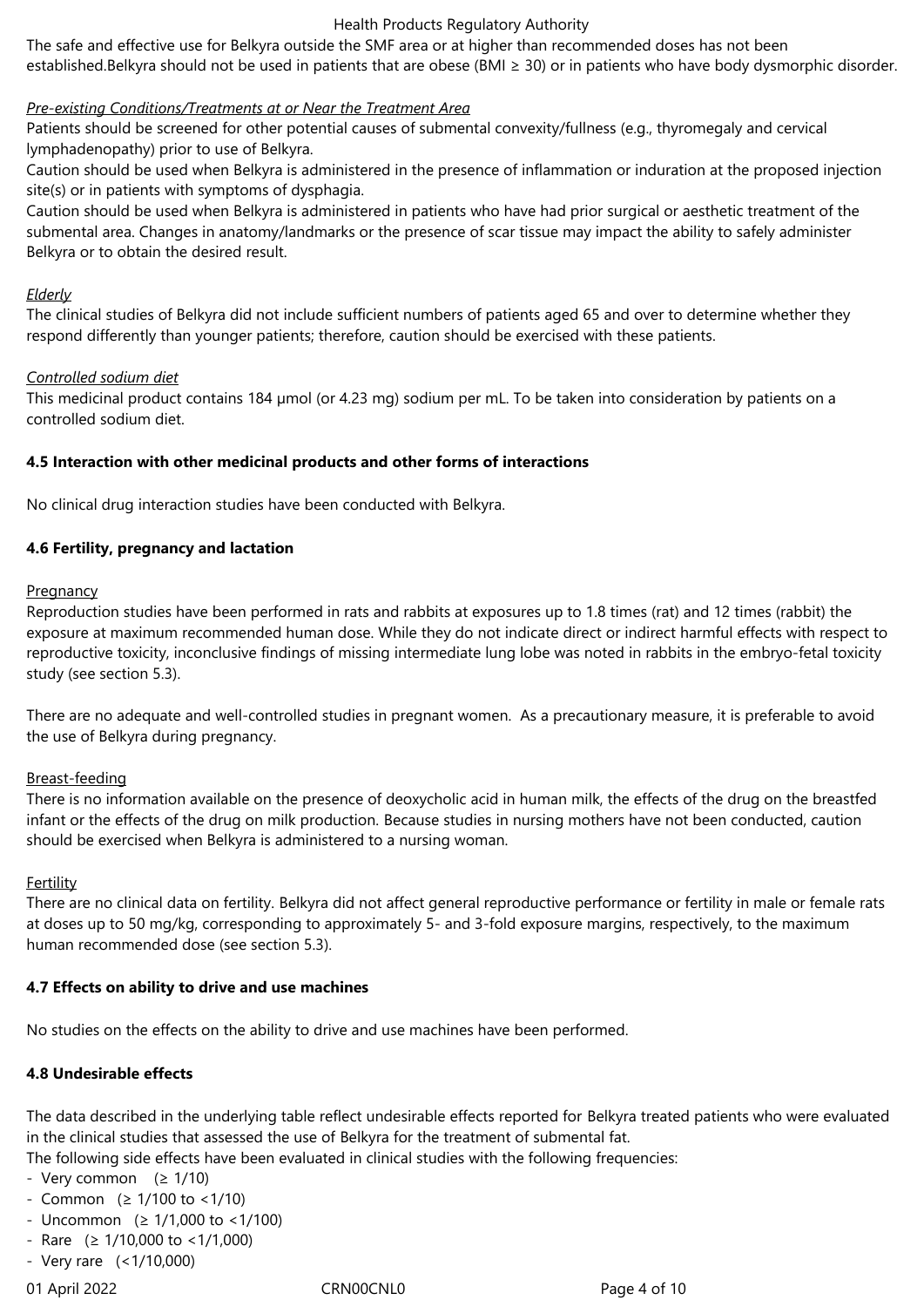| Nervous system disorders                             | Common          | Headache                                                                                                                   |  |  |
|------------------------------------------------------|-----------------|----------------------------------------------------------------------------------------------------------------------------|--|--|
|                                                      | <b>Uncommon</b> | Dysgeuisia                                                                                                                 |  |  |
|                                                      | Not known       | Hypoaesthesia oral, paraesthesia oral                                                                                      |  |  |
| Respiratory, thoracic and mediastinal disorders      | <b>Uncommon</b> | Dysphonia                                                                                                                  |  |  |
| Gastrointestinal disorders                           | Common          | Dysphagia, nausea                                                                                                          |  |  |
| Skin and subcutaneous tissue disorders               | Common          | Skin tightness                                                                                                             |  |  |
| General disorders and administration site conditions | Very Common     | Injection site: Pain, oedema, swelling, anaesthesia,<br>nodule, haematoma, paraesthesia, induration,<br>erythema, pruritus |  |  |
|                                                      | Common          | Injection site: Haemorrhage, discomfort, warmth,<br>discolouration                                                         |  |  |
|                                                      | Uncommon        | Injection site: Alopecia, urticaria, ulcer,<br>hypersensitivity, scar**                                                    |  |  |
|                                                      | Not known       | Injection site: Hypoaesthesia, necrosis*, artery<br>necrosis                                                               |  |  |
| Injury, poisoning and procedural complications       | Common          | Injection site nerve injury                                                                                                |  |  |
|                                                      | Not known       | Vascular injury due to inadvertent intravascular<br>injection                                                              |  |  |

 \* Adverse reactions related to injection site necrosis were reported as fat necrosis, necrosis, skin necrosis and soft tissue necrosis. These events occurred around the treatment area with affected area ranging between 0.5 cm and 3 cm. In rare cases, the entire submental area was affected.

\*\* Injection site scarring has been reported as a result of skin ulceration or necrosis (see section 4.4) and as post-injection scar tissue.

Overall, the majority of adverse reactions resolved within the treatment interval.The following table presents adverse reactions that have been reported tolast longer than the injection intervals of 4 weeks, based on results from the four phase 3 studies (N=758) in Belkyra treated patients.

| <b>Adverse Reactions</b>        | <b>BELKYRA</b> | Mean Time to Resolution <sup><math>a</math></sup> (Range) |  |
|---------------------------------|----------------|-----------------------------------------------------------|--|
| Injection site nerve injury     | 3.6%           | 53 days (1-334 days)                                      |  |
| Injection site induration       | 23.4%          | 41 days (1-292 days)                                      |  |
| Injection site nodule           | 12.0%          | 48 days (1-322 days)                                      |  |
| Injection site pain             | 74.1%          | 12 days (1-333 days)                                      |  |
| Injection site sensory symptoms | 66.4%          | 46 days (1-349 days)                                      |  |
| Injection site anaesthesia      | 61.6%          | 50 days (1-349 days)                                      |  |
| Injection site paraesthesia     | 11.3%          | 27 days (1-297 days)                                      |  |
| Injection site swelling         | 78.6%          | 15 days (1-218 days)                                      |  |
| Dysphagia                       | 1.5%           | 22 days (1-142 days)                                      |  |

*a:* Pertaining to BELKYRA group only

In the clinical studies, some of the local reactions, such as induration, nodule, anaesthesia, pain and swelling at the injection site, and injection site motor nerve injury, were reported as not recovered within the duration of the clinical studies.

#### Reporting of suspected adverse reactions

Reporting suspected adverse reactions after authorisation of the medicinal product is important. It allows continued monitoring of the benefit/risk balance of the medicinal product. Healthcare professionals are asked to report any suspected adverse reactions via:

HPRA Pharmacovigilance Website: www.hpra.ie

## **4.9 Overdose**

No over[dosing with B](http://www.hpra.ie/)elkyra in humans has been reported.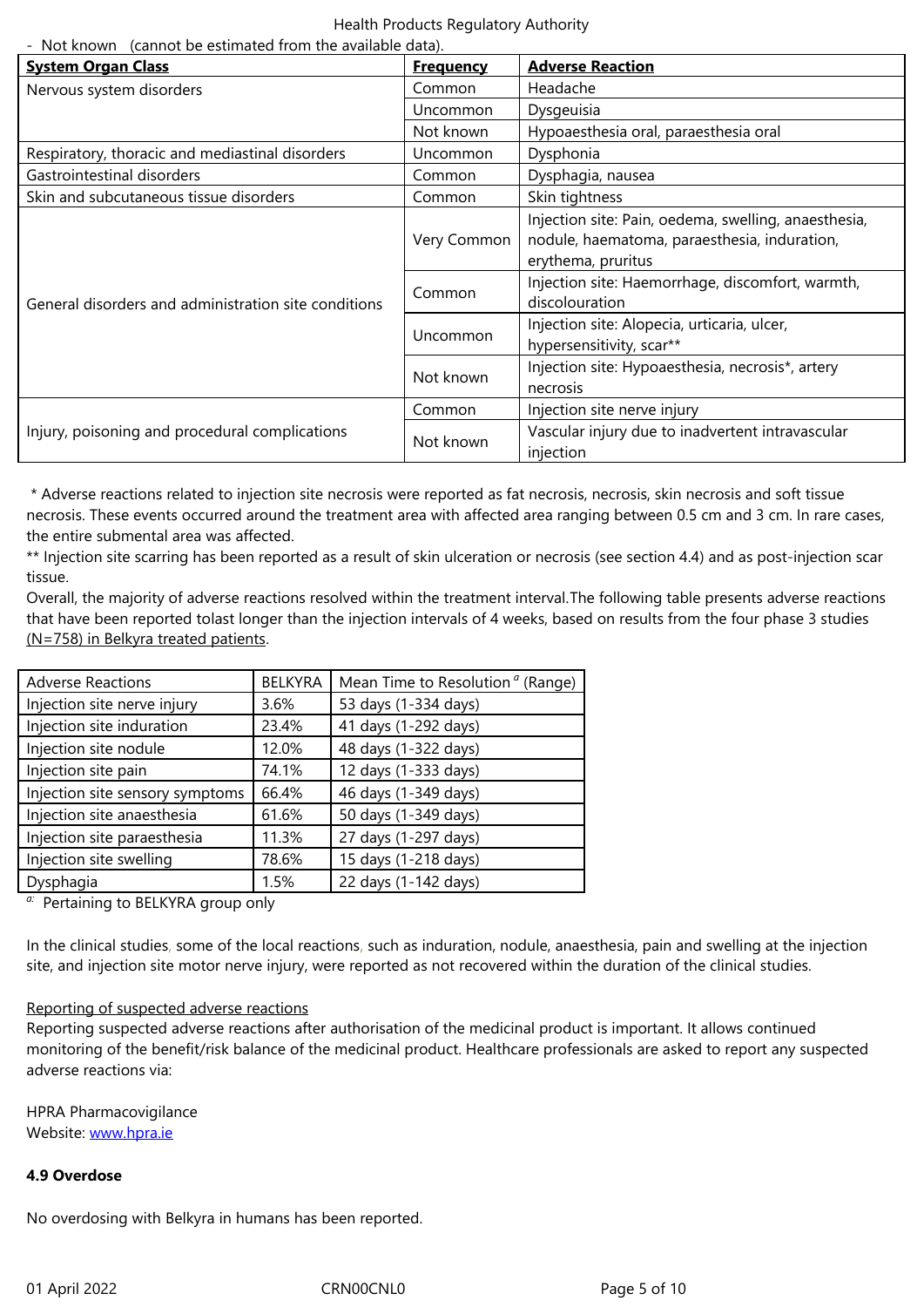#### Health Products Regulatory Authority

Injection of increased volume or decreasing the spacing between injections of Belkyra may be expected to increase risk of local adverse effects. Non-treatment area or systemic adverse reactions were infrequent during clinical studies of doses up to 200 mg.

## **5 PHARMACOLOGICAL PROPERTIES**

# **5.1 Pharmacodynamic properties**

Pharmacotherapeutic group: Other dermatological preparations ATC code: D11AX24

# *Mechanism of action*

D eoxycholic acid is a cytolytic drug, which when injected into localized subcutaneous fat, physically disrupts the cell membrane of adipocytes. The destruction of adipocytes elicits a tissue response in which macrophages are attracted to the area to eliminate cellular debris and lipids, which are then cleared through natural processes. This is followed by the appearance of fibroblasts and observed thickening of fibrous septa suggesting an increase in total collagen (i.e., neocollagenesis).

# *Clinical efficacy and safety*

Four Phase 3 ra nd om ized, m u lti-center,do ubl e-blin d, placeb o -co n trolled trials were co nd ucted (2 identical studies conducted in the European Union [EU] and 2 identical trials conducted in North America) to e v al uate Belkyra forthe treatment of conve xity or fullness associated with submental fat (SMF) and the assessment of the associated psychological impact . In all trials the primary endpoints were measured 12 weeks after final treatment. Each Phase 3 trial met its primary efficacy endpoints, and showed improvement in psychological impact versus placebo.

T h e trials enrolled adu lts (ag es 19 t o 6 5 ) with m oderate or seve re convexity or fullness associated with SMF (i.e., grade 2 or 3 on 5-point grading scales, where  $0 =$  absent,  $4 =$  extreme), as judged by both clinician and subject ratings. Patients receive d up to 4 treatm ents in the trials conducted in the EU, and up to 6 treatments in the trials conducted in North America, with Belkyra (N=757 for all 4 studies) or placebo (N=746) at 28-day intervals. Treatment was stopped when the desired response was achieved. Inje ction vol um e was 0 . 2 m l per inj ectio n site, spaced 1 cm apart into the SMF tissue, which is also expressed in dose per area as 2 mg/cm<sup>2</sup>. For each treatment session a maximum of 100 mg (10 ml) was permitted over the entire treatment area.

Th e mean a g ein the trials conducted in the EU was 46 years and the mean BMI was 26. M o st patients we rew o m en (75%) an d Ca ucasia n (94%). At ba selin e, 68% of the patients ha da clinician-rated SMF seve rity rating of m ode rate and 32% had a severe SMF rating. For trials conducted in North America, t h e mean a g e was 49 years and the mean BMI was 29 kg/m<sup>2</sup>. M o st of th e patients we rew o m en (85%) an d Ca ucasia n (87%). At ba selin e, 51%of the patients ha da clinician-rated SMF seve rity rating of m ode rate and 49%% had a severe SMF rating.

The co-prim ar y efficacy assessments in the EU trials were the clinician-reported ratings of SMF (CR-SMFRS) and patient assessment of satisfaction (Subject Self Rating Scale [SSRS]). Patient–reported rating of SMF (PR-SMFRS) was also assessed. Psychological impact of SMF was evaluated using multiple measures including the Derriford Appearance Scale-24 (DAS-24), the Body Image Quality of Life Inventory (BIQLI) and the Patient Reported–Submental Fat Impact Scale (PR-SMFIS) a 6-item questionnaire (assessing happiness, bothersomeness, self-consciousness, embarrassment, looking older or overweight). Statistically significant improvements in clinician- and patient-rated SMF, patient satisfaction and reduction in psychological impact of SMF were observed more frequently in the Belkyra group compared to the placebo group (Table 1). Reduction in submental fat volume was confirmed by caliper measurements.

In the studies conducted in North America, the co-primary efficacy assessments were based on at least 2-grade and at least 1-grade improvements in submental convexity or fullness on the composite of clinician-reported (CR-SMFRS) and patient-reported (PR-SMFRS) ratings of submental fat 12 weeks after final treatment. Psychological impact of SMF was assessed using the same 6-item questionnaire as in the EU trials. In addition, changes in submental fat volume were evaluated in a subset of patients (N=449, combined trials) using magnetic resonance imaging (MRI).Reduction in submental fat volume was confirmed by both MRI and caliper measurements.

Table 1 below displays 1-Grade Clinician Response (CR-SMFRS), Patient Satisfaction Response (SSRS), and Psychological Impact (PR-SMFIS) improvement as applied to all four Phase 3 trials. Figure 4 provides the response rates based on clinician SMF ratings at each study visit.

**Ta ble 1: Clinician and Patient Ratings of SMF, Satisfaction and Psychological Impact 12 Weeks After Last Treatment**

|                 |           | $^{\circ}$ the EU $^{\circ}$ | Trials conducted in   Trials conducted in |                                       | North America <sup>b</sup> |  |
|-----------------|-----------|------------------------------|-------------------------------------------|---------------------------------------|----------------------------|--|
| <b>Endpoint</b> |           |                              |                                           | BELKYRA   Placebo   BELKYRA   Placebo |                            |  |
|                 |           | $(N=243)$                    | $\vert$ (N=238) $\vert$ (N=514)           |                                       | $\sqrt{(N=508)}$           |  |
|                 |           |                              |                                           |                                       |                            |  |
| 01 April 2022   | CRN00CNL0 |                              | Page 6 of 10                              |                                       |                            |  |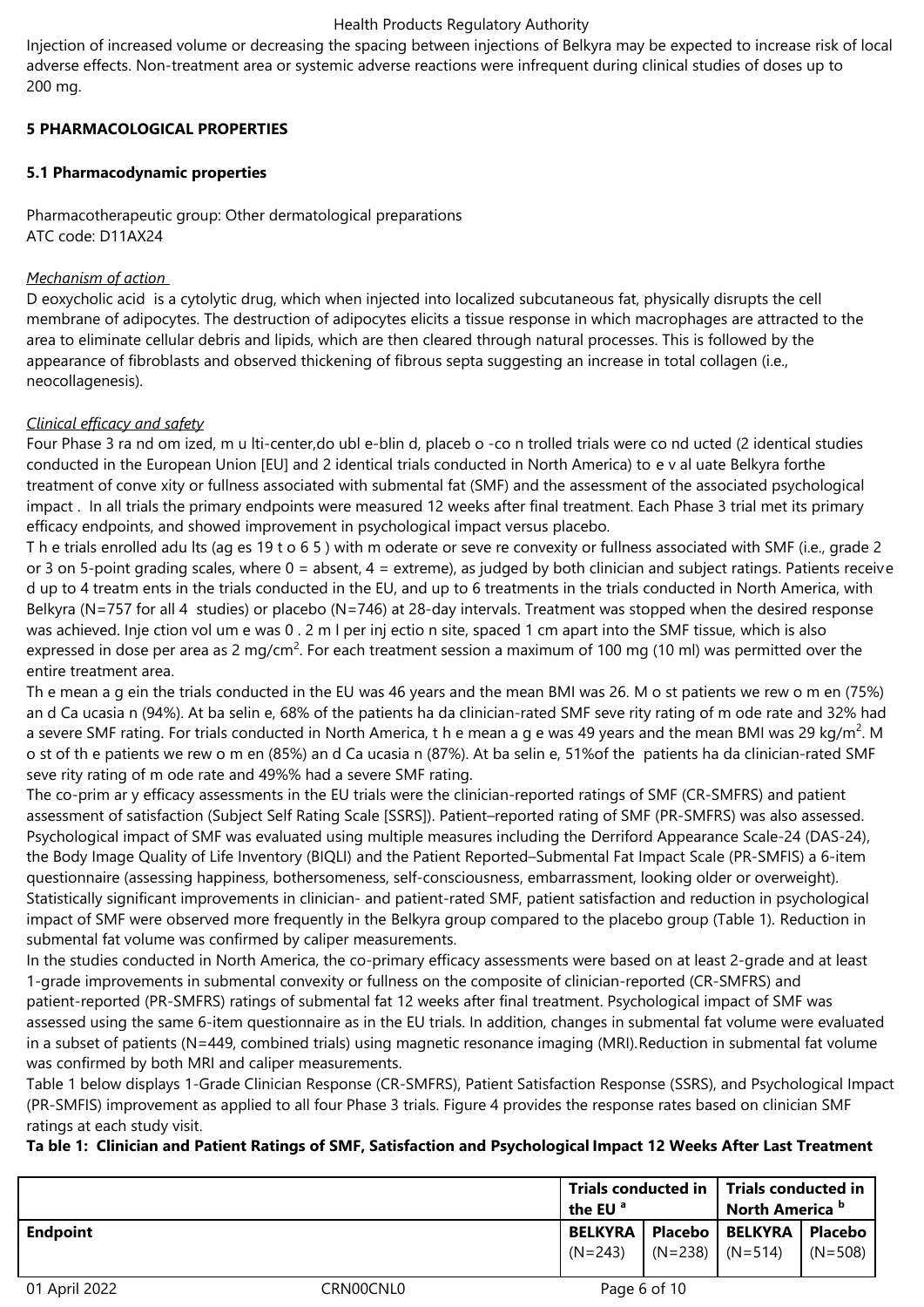| Health Products Regulatory Authority |
|--------------------------------------|
|--------------------------------------|

| 1-Grade Clinician Response (CR-SMFRS) <sup>c</sup>                                  | 63.8% | 28.6% | 78.5% | 35.3% |
|-------------------------------------------------------------------------------------|-------|-------|-------|-------|
| 1-Grade Patient Response (PR-SMFRS) <sup>c</sup>                                    | 63.1% | 34.3% | 80.3% | 38.1% |
| Patient Satisfaction Response (SSRS) <sup>d</sup>                                   | 65.4% | 29%   | 69.1% | 30.5% |
| Psychological Impact (PR-SMFIS) Percent Mean Improvement from Baseline <sup>e</sup> | 44.6% | 18.0% | 48.6% | 17.3% |

 $a$  Up to 4 treatment sessions permitted

<sup>b</sup> Up to 6 treatment sessions permitted

<sup>c</sup>At least a 1-grade reduction in the clinician-reported ratings (CR-SMFRS) of SMF 12 weeks after last treatment

<sup>d</sup>A patient rating of "extremely satisfied", "satisfied" or "slightly satisfied" on the SSRS 12 weeks after last treatment <sup>e</sup> Percent mean improvement from baseline calculated as the PR-SMFIS mean change from baseline divided by the baseline mean

# **Figure 4: Clinician SMF Rating (CR-SMFRS) 1-Grade Responder Rates at Each Study Visit; Pooled Data From EU Trials (Left Panel) and North America Trials (Right Panel)\***



\* p < 0.001 for all time points, BELKYRA vs. Placebo

Despite the majority of patients having reductions in SMF volumes, 90.0% and 92% of patients in the EU and US/Canada trials respectively, had no change (68.9% and 70.5%) or an improvement (21.6% and 22.9%) in skin laxity scores 12 weeks after last treatment compared with baseline.

The long-term safety and maintenance of treatment effect has been assessed following treatment with Belkyra. A subset of the initial Belkyra-treated responders continued in these follow-up studies, where maintenance of treatment effect has been demonstrated for up to 5 years.

*Paediatric population* 

The use of Belkyra is not recommended in individuals under 18 years.

The European Medicines Agency has waived the obligation to submit the results of studies with Belkyra in all subsets of the paediatric population in treatment of moderate to severe convexity or fullness associated with submental fat in adults when the presence of submental fat has a psychological impact for the patient (see section 4.2 for information on paediatric use).

## **5.2 Pharmacokinetic properties**

Endogenous deoxycholic acid plasma levels are highly variable within and between individuals; most of this natural secondary bile acid is sequestered in the enterohepatic circulation system.

Pharmacokinetics of exogenous deoxycholic acid administered via treatment with Belkyra was compared against this endogenous background.

## *Absorption*

01 April 2022 CRN00CNL0 CRNOOCNL0 Page 7 of 10 Deoxycholic acid from Belkyra is rapidly absorbed following subcutaneous injection. After dosing with the maximum recommended single treatment with Belkyra (100 mg), maximum plasma concentrations (mean C<sub>max</sub>) were observed with a median  $t_{max}$  of 6 minutes after injection. The mean C<sub>max</sub> value was 1036 ng/ml and was 2.3-fold higher than average C<sub>max</sub> values observed during a 24-hour baseline endogenous period in the absence of Belkyra. At the maximum recommended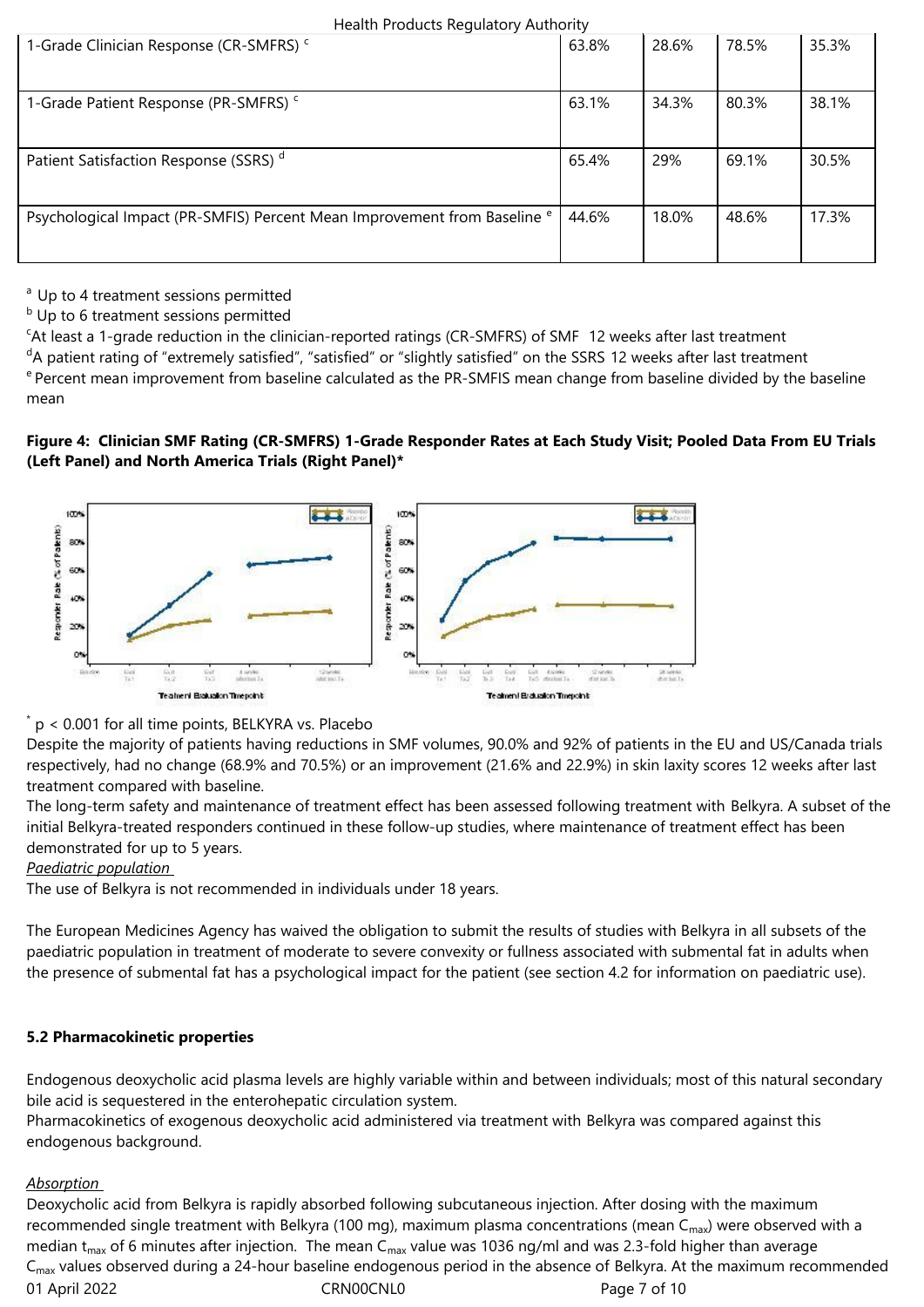#### Health Products Regulatory Authority

single treatment dose (100 mg), deoxycholic acid exposure ( $AUC_{0-24}$ ) was less than 2-fold higher over endogenous exposure. Plasma  $AUC_{0.24}$  increased in a dose-proportional manner up to 100 mg. Post-treatment deoxycholic acid plasma levels returned to the endogenous range within 24 hours. No accumulation is expected with the proposed treatment frequency.

#### *Distribution*

The volume of distribution was estimated to be 193 L and is independent of the dose up to 100 mg. Deoxycholic acid is extensively bound to proteins in plasma (98%).

#### *Elimination*

Endogenous deoxycholic acid is a product of cholesterol metabolism and is excreted intact in feces. Deoxycholic acid from Belkyra joins the endogenous bile acid pool and is excreted along with the endogenous deoxycholic acid. Deoxycholic acid is eliminated via hepatic transport proteins from the blood to the bile without any significant contribution of metabolism. Deoxycholic acid is not an in vitro inhibitor of the enzymes CYP1A2, 2A6, 2B6, 2C8, 2C9, 2C19, 2D6 and 3A4. Deoxycholic acid did not induce CYP1A, 2B6 and 3A at a clinically level.

Deoxycholic acid is not an in vitro inhibitor of the transporters BSEP, MRP2, MRP4, MDR1, BCRP, OATP1B1, OATP1B3, OAT1, OAT3, OCT1, OCT2, OATP2B1 and ASBT. Deoxycholic acid inhibited NTCP with an IC50 of 2.14 µM in vitro.

#### *Renal impairment*

Belkyra has not been studied in patients with renal impairment. Bile acids including deoxycholic acid are excreted in the urine in negligible amounts; renal impairment is unlikely to influence deoxycholic acid pharmacokinetics.

#### *Hepatic impairment*

Belkyra has not been studied in patients with hepatic impairment. Considering the intermittent dose frequency, the small dose administered that represents approximately 3% of the total bile acid pool, and the highly variable endogenous deoxycholic acid levels, the pharmacokinetics of deoxycholic acid following Belkyra injection is unlikely to be influenced by hepatic impairment.

#### *Elderly*

No dose adjustment is considered necessary. Caution should be exercised in elderly patients (see section 4.4).

## **5.3 Preclinical safety data**

Non-clinical data reveal no special hazard for humans based on conventional studies of safety pharmacology, repeated dose toxicity, genotoxicity, toxicity to reproduction and development.

#### *Carcinogenicity*

In repeat dose toxicity studies of up to 6 months in rats and 9 months duration in dogs, there was no indication of local or systemic pre-neoplastic responses to subcutaneous Belkyra administration. In these studies, the maximum intended clinical dose was exceeded by 2.5 to 12.5-fold (based on mg/injection site) and 2 to 3-fold (based on quantified systemic exposure) in rats and dogs, respectively. Further, in contrast to the maximum intended clinical regimen of monthly injections for up to 6 sessions, Belkyra injections were administered twice monthly for up to 13 total doses in rats and 20 total doses in dogs. No carcinogenicity studies have been conducted with Belkyra.

#### *Genotoxicity*

Belkyra was negative in a standard battery of in vitro (microbial reverse mutation assay and chromosomal aberration assay) and in vivo (micronucleus assay) genetic toxicology assays.

#### *Developmental toxicity*

Inconclusive findings of missing intermediate lung lobe were noted in rabbits in the embryo-fetal toxicity study. The finding was significantly increased in the 30mg/kg group but was evident also at the lowest concentration 10mg/kg. This dose was associated with maternal local toxicity. The clinical significance of the finding is unclear.

## **6 PHARMACEUTICAL PARTICULARS**

## **6.1 List of excipients**

Water for injection Sodium chloride Sodium hydroxide (for dissolution and pH adjustment)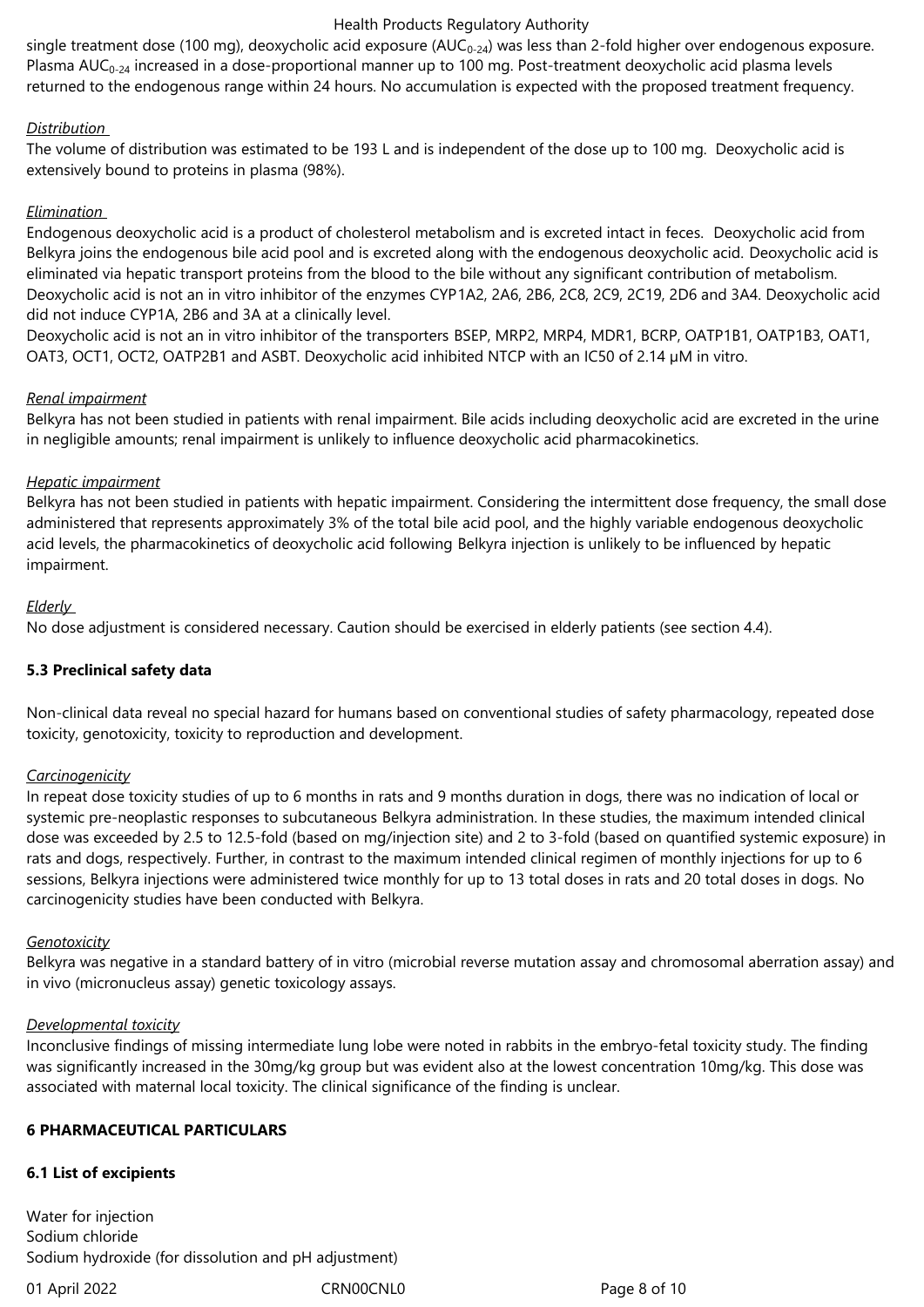Disodium phosphate anhydrous Hydrochloric acid (for pH adjustment)

## **6.2 Incompatibilities**

In the absence of compatibility studies, this medicinal product must not be mixed with other medicinal products.

#### **6.3 Shelf life**

30 months

The product should be used immediately once the vial stopper has been penetrated. If not used immediately, in-use storage times and conditions are the responsibility of the user.

#### **6.4 Special precautions for storage**

This medicinal product does not require any special storage conditions.

For storage conditions after first opening of the medicinal product, see section 6.3.

#### **6.5 Nature and contents of container**

Solution for injection in a vial (Type I glass), fitted with a stopper (chlorobutyl rubber) and a seal (aluminium) with flip-top lid (polypropylene).

One carton contains 4 vials. Each vial contains 2 ml solution for injection.

## **6.6 Special precautions for disposal and other handling**

Each vial is for single patient use only. After use, discard any unused product.

Belkyra shall be prepared for injections in the following way:

- 1. Remove the flip-off cap from the vial and clean the penetrable stopper of the vial with an antiseptic. If the vial, seal, or flip-off cap is damaged, do not use.
- 2. Attach a large bore sterile needle to a sterile single-use 1 ml syringe.
- 3. Introduce the large bore sterile needle into the stopper of the vial and draw 1 ml of Belkyra into the 1 ml syringe.
- 4. Replace the large bore needle with a 30 gauge (or smaller) 0.5-inch needle. Expel any air bubbles in the syringe barrel before injecting the product into the subcutaneous fat.
- 5. To withdraw remaining contents of the vial, repeat steps 3 and 4.

## **7 MARKETING AUTHORISATION HOLDER**

AbbVie Limited Citywest Business Campus Co Dublin 24 Ireland

## **8 MARKETING AUTHORISATION NUMBER**

PA1824/021/001

# **9 DATE OF FIRST AUTHORISATION/RENEWAL OF THE AUTHORISATION**

Date of first authorisation: 2<sup>nd</sup> June 2017 Date of latest renewal: 29<sup>th</sup> June 2021